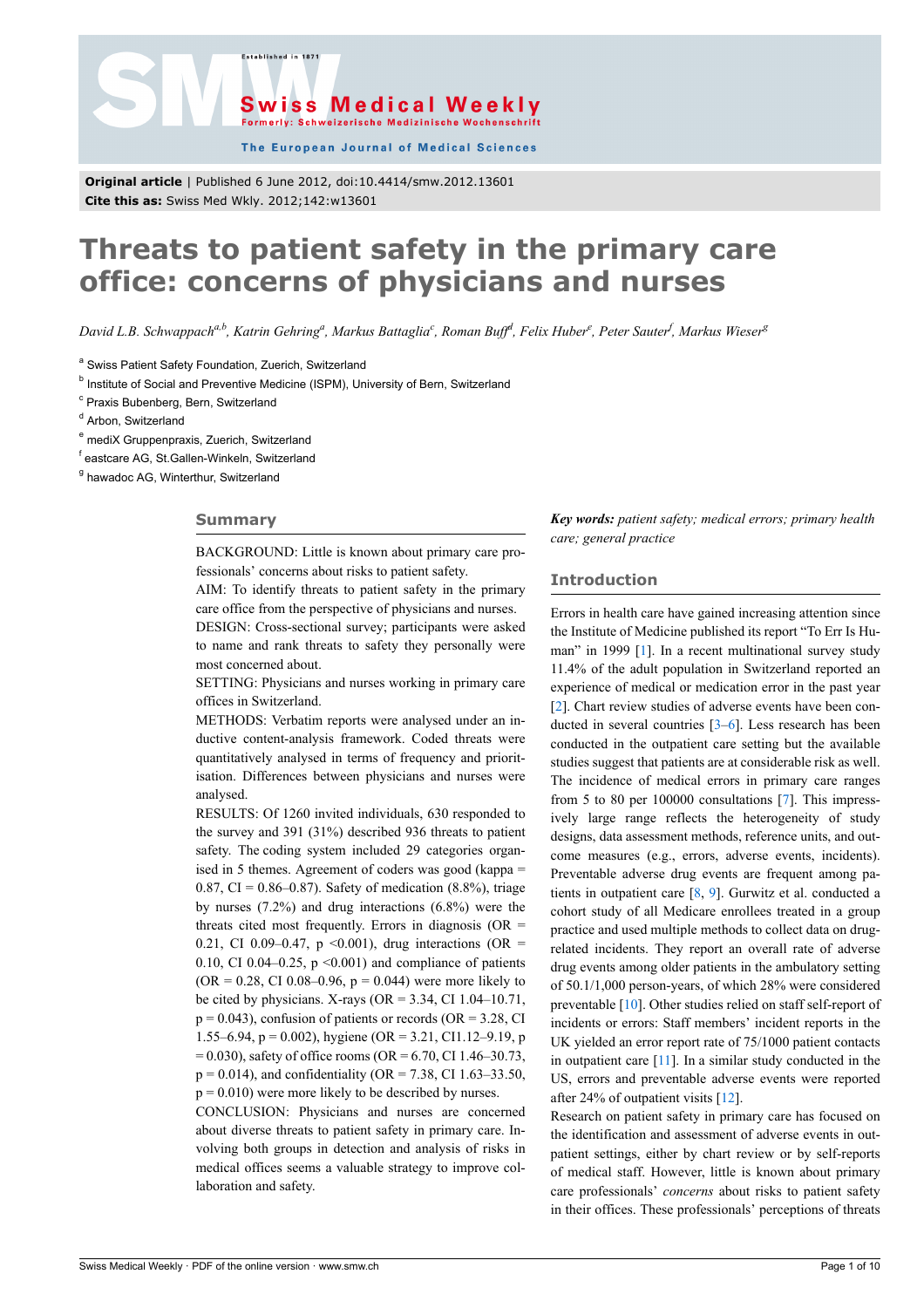to safety may differ from observed occurrences of adverse events, their preventability and potential harm. For example, physicians and nurses in primary care may be concerned about confusion of vaccines and engage in preventive efforts, even though they had never experienced this event. Professionals may also be less reluctant to report perceived threats because it does not require disclosing errors or incidents in their own office. Professionals' subjective concerns and risk perceptions are a valuable source of information that may help to develop strategies for patient safety in primary care close to their needs. Health care professionals are more likely to engage in improvement activities if these match their perceptions of threats and safety problems. Similarly, contrasting risk perceptions with true incidences of adverse events or errors may support learning activities and raise awareness towards risks that are not psychologically salient. The main aim of this study was to identify threats to patient safety in the primary care office from the perspective of health care staff. We examined threats to patient safety, primary care professionals' were personally most concerned about. As safety of primary care is highly interprofessional we studied safety concerns of both physicians and nurses and investigated differences between both groups.

#### **Methods**

## **Design**

As part of a larger cross-sectional study, primary care physicians and nurses working in outpatient offices were surveyed about patient safety [\[13](#page-6-10)]. We assessed safety climate in the offices as well as frequency of and harm associated with safety incidents during the preceding 12 months. For a list of 23 possible incidents, respondents were asked to indicate the frequency of their occurrence in the office and the severity of last occurrences of the incident. The incidents were organised along the care continuum in the chapters diagnostic process, medication, other therapeutic and preventive measures including interventional procedures, patient encounter and information, organisation and work flow in the office, cooperation with other providers, and storage of drugs and materials. Exact definitions of frequency and severity were provided. Background information on the respondent and their working environment was obtained as well. An iterative pre-test was conducted and the survey adapted subsequently. For this analysis, we focused on one particular task in the survey. Participants were asked to name 3 threats to patient safety in their office they personally would prioritise for "elimination" if this would be possible (called "threats" hereinafter). Respondents were invited to name those threats they were most concerned about, even if their elimination would prove difficult in practice. A text box with lines numbered 1–3 was provided for responses. Such free-listing tasks have a long tradition in anthropology and are useful to understand how a concept (here: threats) is perceived by studying the cognitive salience, or prominence, of items [\[14](#page-6-11)–[16\]](#page-6-12).

#### **Sample**

All primary care physicians organised in four physician networks in Switzerland were sent the questionnaire together with a cover letter and pre-paid envelope. The sample consists of all primary care physicians ( $n = 627$ ) physicians) formally organised in four large physician networks and included 472 offices. The physician networks were selected because they cover a broad range of office types and regions in the German-speaking part of Switzerland including two metropolitan areas, smaller cities as well as rural regions. As there is no register of nurses in Switzerland, each physician received two survey sets. The physician was instructed to pass the set labeled "nurse" to one nurse according to the alphabetic position of the first letter of the last names of all nurses working in the office. Nurses of each participating office were sent a letter (addressed to "the nurses working in the office") to inform about the study and explain how nurses will receive the questionnaire. The survey was completely anonymous. A reminder was sent after two weeks to the entire sample. Return of the questionnaire was regarded as informed consent.

#### **Data analysis**

Analysis of the data followed a two-step procedure. First, the verbatim reports of threats were analysed under a "theme-identification" content-analysis framework [[17–](#page-6-13)[20](#page-6-14)]. A 10% random sample of citations was drawn to develop a hierarchical category system inductively by two researchers with expertise in patient safety and qualitative research (KG, DS). We followed an entirely inductive approach and developed categories very close to the material rather than applying a pre-existing classification system of adverse events. Categories were grouped in hierarchical order posthoc  $[21]$  $[21]$ . As a consequence of categorising material bottom-up, we accepted that threats that may refer to similar risks occur at different levels and groups of the hierarchy. For example, an unspecified citation "errant documentation" would be categorised as "documentation" whereas "errant documentation of medication" would be subsumed under "medication, documentation". Two coders independently applied this system and coded a second random sample of 10% of descriptions. After discussion and refinement of the category system, the final coding scheme was applied to the entire sample. The Kappa statistic was calculated to assess interrater reliability. Areas of disagreement were discussed and resolved by consensus.

In a second step, a quantitative assessment of the coded threats was conducted. The unit of analyses was the individual statement of threat not the respondent providing this statement. Sum scores for each category were calculated to combine frequency of threats with "priority weights", i.e., rank position on the numbered free list. The reversed coded priority numbers were used as rank weights (no citation = 0, priority  $3 =$  weight 1, priority  $2 =$  weight 2, priority 1 = weight 3). To ease interpretation, a priority index was computed that normalises the sum score a threat obtained relative to the theoretical maximum sum score, i.e., if a threat would have been cited and assigned highest priority by all responders: [priority index = (observed sum score – theoretical minimum sum score) / (theoretical maximum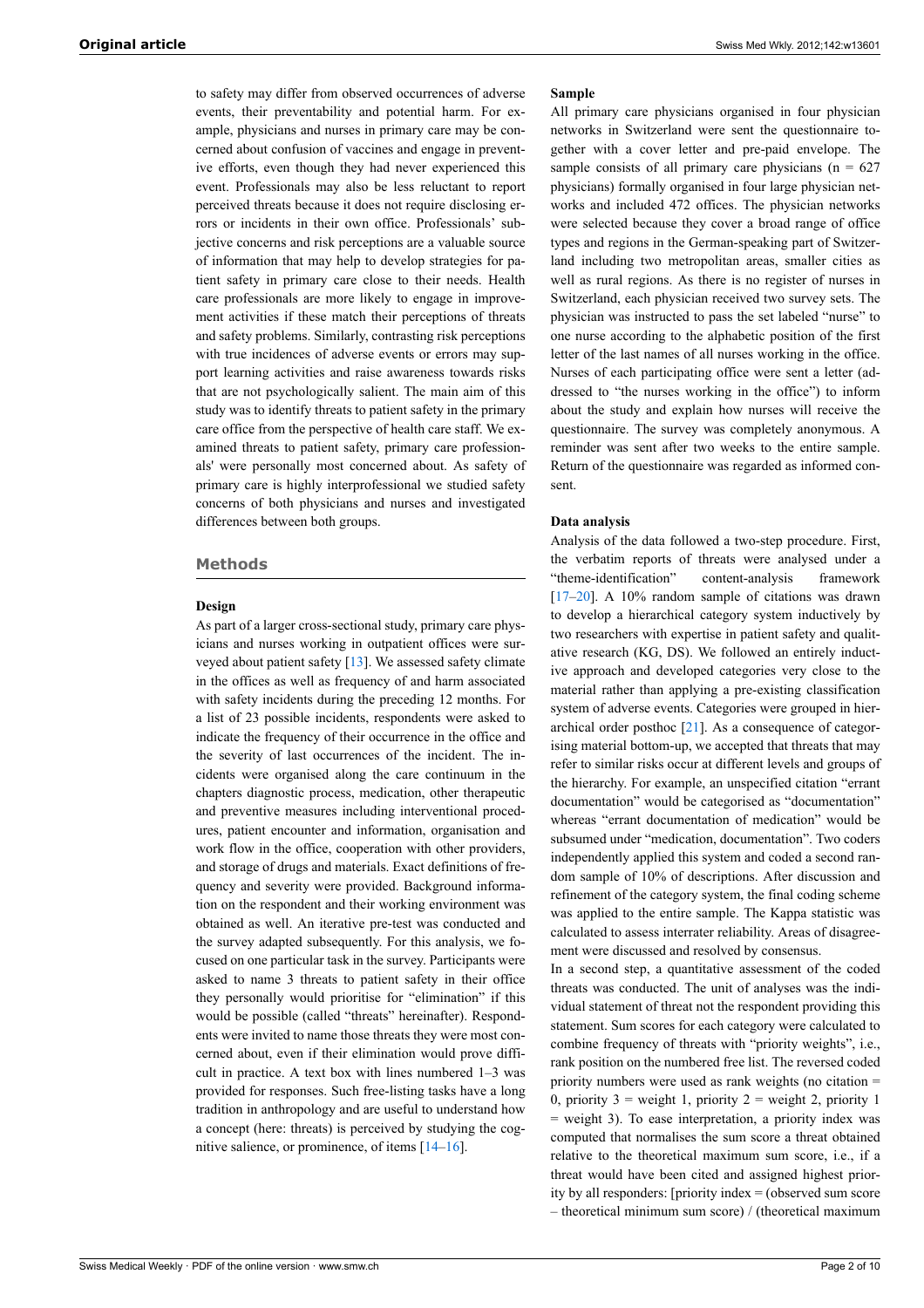sum score – theoretical minimum sum score)]. This index equals 1 if all respondents cited a particular threat and assigned it highest priority and approaches 0 if a threat was described by only one respondent who assigned lowest priority. Chi-square tests, Wilcoxon rank sum tests (for unpaired data) and logistic regression were conducted to test for associations of threats and assigned priorities with occupational group (physician vs. nurse). Statistical analyses were done with STATA v12 [\[22](#page-6-16)].

## **Results**

Of the 1260 invited individuals, 630 returned the survey (50% response rate). 391 (219 physicians and 172 nurses) of these 630 respondents described at least one threat to safety (62% item response, 31% response rate). Details of responders are provided in table 1. In total, 936 threats to patient safety were described by responders. There was large variability in the content and in the level of specific-



#### **Figure 1**

Category system for coding citations of priority threats to patient safety.



#### **Figure 2**

Frequency of cited threats by top-level category and occupational group (n = 936 threats). Numbers on top of bars indicate the mean priority assigned to that category (higher numbers indicate higher priority).

ation and detail provided by responders. Many threats described precise situations, themes and constellations, e.g., "confusion of vaccine [trademark] in children", "interaction between [drug A] and [drug B]" or "patient falls in the office because of stairs at the entrance to the waiting area". Other statements were less specific, such as "medication errors", "wrong diagnosis", or "failure in communication". The hierarchical category system included 29 coded categories, organized in 5 main themes (fig. 1). Agreement of coders in assignment of the 29 categories was good (kappa  $= 0.87$ , CI = 0.86–0.87). Several patient safety threats were cited in different contexts and with different levels of specification. For example, "confusion" was described as an unspecified risk, as confusion of drugs in the context of medication errors (e.g., sound alikes), and explicitly as misidentification of patients and records in the context of organising office processes.

Table 2 presents frequencies of threats, average priority weights (i.e., rank on the numbered freetext list), sum scores and the priority index by category. More than every second threat cited by responders related to medical processes (53%). 28% of citations related to drug therapy and medication errors, 11% to medical procedures performed in the office (e.g., IV administration, vaccination). Several threats were described only occasionally but were on average assigned high priority, e.g., safe office rooms and dosing of drugs. Contrary, organisation of office processes was described in 6% of responses but was assigned low priority. Based on the priority index (i.e., the normalised sum score) the most important threats to patient safety are medication in general and interactions in particular, triage by nurses, and time pressure.

There were considerable differences in frequency of mentions by occupational groups (fig. 2, Chi2 = 119.1, df28, p <0.001). Threats relating to medical processes and limits to individual performance were more likely to be cited by physicians. Less likely to be described as threats by nurses compared to physicians were: errors in diagnosis ( $OR =$ 0.21, CI 0.09–0.47, p <0.001), drug interactions (OR = 0.10, CI 0.04–0.25,  $p \le 0.001$ ) and compliance of patients  $(OR = 0.28, CI \ 0.08 - 0.96, p = 0.044)$ . More likely to be cited as threat by nurses were: X-rays in the office ( $OR =$ 3.34, CI 1.04–10.71,  $p = 0.043$ ), other procedures in the office (OR = 2.69, CI 1.14–6.35,  $p = 0.024$ ), confusion of patients or records (OR = 3.28, CI 1.55–6.94,  $p = 0.002$ ), hygiene and infections ( $OR = 3.21$ , CI1.12–9.19, p=0.030), safety of office rooms (OR = 6.70, CI 1.46–30.73,  $p =$ 0.014), and confidentiality of patient information ( $OR =$ 7.38, CI 1.63–33.50,  $p = 0.010$ ). Significant differences between professional groups were observed in the priority assigned to only 3 threats: Triage (mean<sub>nurse</sub>  $=$ 2.37 mean<sub>physicians</sub> = 1.94,  $z = -2.48$ ,  $p = 0.013$ ), diagnosis  $(\text{mean}_{\text{nurse}} = 1.43 \text{ mean}_{\text{physicians}} = 2.12, z = 2.24, p = 0.025),$ and vaccination (mean<sub>nurse</sub> = 1.96 mean<sub>nusicians</sub> = 2.46, z = 2.25,  $p = 0.024$ ).

With the respondent as unit of analyses, 57% of individual responders specified at least one medication related threat and 24% described at least one procedure related threat (Xray, vaccination, emergencies, other). The eight categories medication (general), interactions, diagnosis, stress, vaccination, triage, confusion of patients and hygiene covered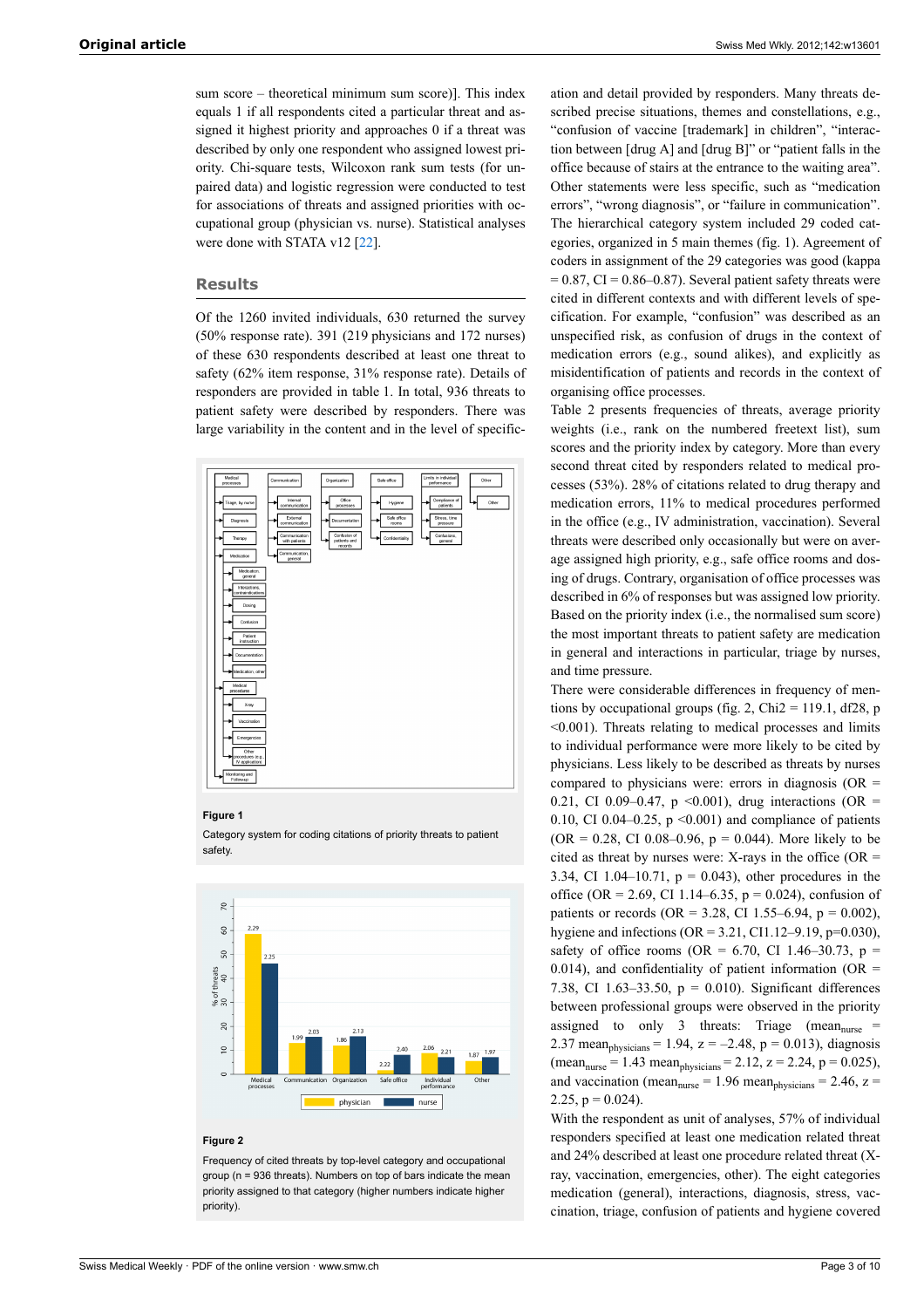the top priority threats of 48.9% of physicians and 42.6% of nurses.

## **Discussion**

## *Summary of main findings*

In this study we report threats to patient safety in the primary care office perceived by primary care physicians and nurses. To the authors' knowledge, this study is the first to provide such data for Switzerland. The threats professionals are most concerned about relate to 29 categories. They show a large degree of variability and include both errors and contributing factors. For example, stress, time pressure and limits to concentration as a contributing factor to errors were described by a considerable fraction of physicians and nurses but would probably not be detected in chart review of actual errors. Contrary to other approaches, we did not examine actual incidents in the offices but asked participants to list safety threats they would prioritise for elimination. Our approach reveals information on the perception and psychological salience of different types of risks, and includes a judgment on preferences for improvement. Knowledge on priorities towards more safety is important to get professionals involved in safety improvement activities and to design interventions that meet the needs

and concerns of primary care professionals. Safety of medication in general, triage by nurses and drug interactions in particular were cited most frequently. The perception of physicians and nurses that medication errors are a serious threat to patient safety is in some accordance with chart-review. Contrary, triage is rarely identified explicitly as a safety problem. We also observed important differences between physicians and nurses. Physicians were more likely to be concerned about diagnostic errors and drug interactions while safety of office rooms, confusions and misidentification, and safety of medical procedures are more likely to be reported by nurses.

## *Strengths and limitations*

To the authors' knowledge this is the first study that employed a guided free list task to assess professionals' subjective safety concerns rather than asking for actual errors or offering a pre-defined list of risks to select from. Using the open-ended format we collected more diverse answers individuals give spontaneously and unbiased from presented response sets. While we do not know the underlying reasons *why* specific threats were cited it seems likely that salience of threat is some function of frequency of occurrence, potential for harm, risk aversion towards specific threats (some types of risks may be more acceptable than

| Table 1: Characteristics of responders that described threats to patient safety ( $n = 391$ responders). |                  |            |  |  |
|----------------------------------------------------------------------------------------------------------|------------------|------------|--|--|
| Variable                                                                                                 | n (%) responders |            |  |  |
| Occupational group                                                                                       |                  |            |  |  |
| Physician                                                                                                | 219              | $(56.0\%)$ |  |  |
| Nurse                                                                                                    | 172              | $(44.0\%)$ |  |  |
| Female gender                                                                                            | 205              | $(53.3\%)$ |  |  |
| Age, years                                                                                               |                  |            |  |  |
| <31 years                                                                                                | 103              | $(26.5\%)$ |  |  |
| 31-50 years                                                                                              | 155              | $(39.8\%)$ |  |  |
| 51-60 years                                                                                              | 82               | $(21.1\%)$ |  |  |
| >60 years                                                                                                | 49               | $(12.6\%)$ |  |  |
| Years of professional experience                                                                         |                  |            |  |  |
| 1-5 years                                                                                                | 83               | (21.6%)    |  |  |
| 6-10 years                                                                                               | 77               | $(20.0\%)$ |  |  |
| >10 years                                                                                                | 225              | $(58.4\%)$ |  |  |
| Years of work in this office                                                                             |                  |            |  |  |
| 1-5 years                                                                                                | 110              | $(34.0\%)$ |  |  |
| 6-10 years                                                                                               | 87               | (22.6%)    |  |  |
| >10 years                                                                                                | 167              | $(43.4\%)$ |  |  |
| Percent by position in this office                                                                       |                  |            |  |  |
| Full-time in this office                                                                                 | 243              | (62.6%)    |  |  |
| Part-time >50%                                                                                           | 100              | $(25.8\%)$ |  |  |
| Part-time ≤50%                                                                                           | 45               | (11.6%)    |  |  |
| Type of medical office                                                                                   |                  |            |  |  |
| Single-handed practice                                                                                   | 198              | $(50.9\%)$ |  |  |
| Joint practice                                                                                           | 122              | $(31.4\%)$ |  |  |
| Group practice / Medical centre                                                                          | 69               | (17.7%)    |  |  |
| Location of medical office                                                                               |                  |            |  |  |
| Large or medium city                                                                                     | 155              | $(40.2\%)$ |  |  |
| Agglomeration of city                                                                                    | 57               | $(14.8\%)$ |  |  |
| Town or village                                                                                          | 174              | $(45.1\%)$ |  |  |
| Professionals in the office                                                                              |                  |            |  |  |
| More than 2 physicians                                                                                   | 110              | (28.6%)    |  |  |
| More than 2 nurses                                                                                       | 204              | $(53.0\%)$ |  |  |
| At least one apprentice                                                                                  | 250              | $(76.5\%)$ |  |  |
| Other health professionals working in the office (e.g., physiotherapists)                                | 104              | (37.6%)    |  |  |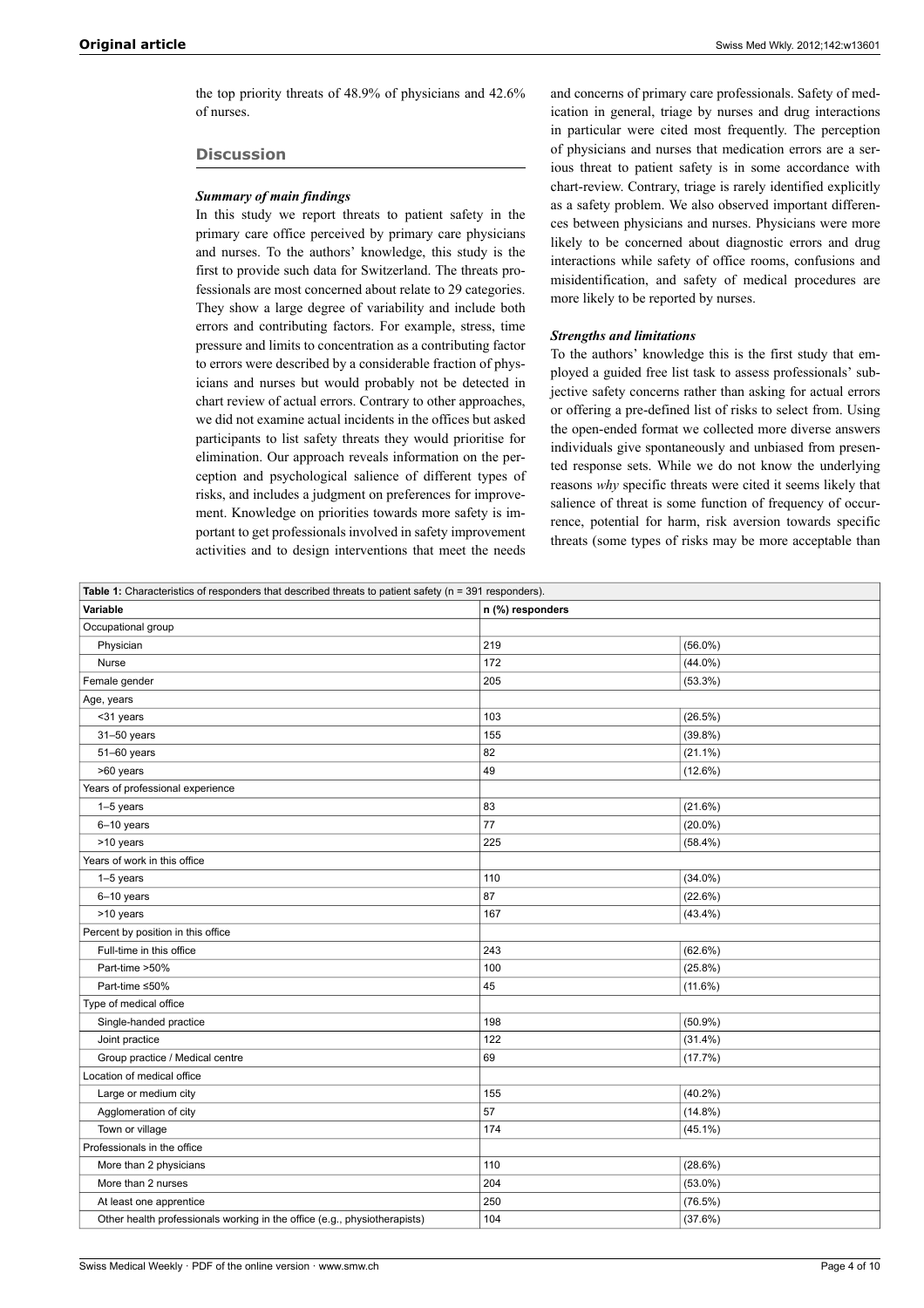others), and proximity to personal duties and work environment. Asking for concerns rather than actual incidents has the advantage that we identified those threats to patient safety that may cause adverse events but are often prevented by additional efforts. For example, many physicians and nurses engage in (re-)collecting missing information during the patient encounter to overcome incomplete patient records. Kostopoulou and Delaney used an openended question format to study adverse events in the primary care office and developed a taxonomy of cognitive and system factors [[23\]](#page-6-17). Contrary to this study, we asked participants for the *subjective importance of threats*.

The analysis of frequency and ordering of threats reveals that there are risks that were perceived only by a small minority of responders, but are listed on first position by virtually all who cited that threat indicating high salience of this item in some subgroups (e.g., medication dosing, safe office rooms). Relying on the threats most frequently cited may thus not be a sufficient strategy given the variability of

safety issues in primary care. Our study is also novel in that we simultaneously surveyed physicians and nurses working in the same offices and obtained comparable response rates in both groups. Our results therefore shed some light on important differences in perceived risks between these groups though the statistical analysis is limited by the relatively low number of cites per threat. We found that nurses are alerted about safety within the office, e.g., prevention of infections and injuries such as falls. Nurses often directly observe patient flows, behaviours and incidents in the office physicians may not be aware of.

We acknowledge the limitations of our study: First, we sampled physicians and nurses organised in physician networks. The generalisability of our results is therefore unclear. Unfortunately, no data is available to allow comparison of our sample with national or regional data of offices on relevant characteristics. However, the heterogeneity both within and between the participating networks is large. Some require their members to engage in patient

| Table 2: Frequency and priority of cited threats to patient safety (n = 936 threats).                                                   |                      |                                 |                        |                             |  |  |
|-----------------------------------------------------------------------------------------------------------------------------------------|----------------------|---------------------------------|------------------------|-----------------------------|--|--|
| Category                                                                                                                                | Relative frequency % | Mean priority <sup>a</sup> (SD) | Sum score <sup>b</sup> | Priority index <sup>c</sup> |  |  |
| Medical processes                                                                                                                       |                      |                                 |                        |                             |  |  |
| Triage (by nurse)                                                                                                                       | 7.16                 | 2.16(0.71)                      | 145                    | 0.12                        |  |  |
| Diagnosis                                                                                                                               | 5.13                 | 2.02(0.76)                      | 97                     | 0.08                        |  |  |
| Therapy                                                                                                                                 | 0.75                 | 1.71(0.76)                      | 12                     | 0.01                        |  |  |
| Medication                                                                                                                              |                      |                                 |                        |                             |  |  |
| General                                                                                                                                 | 8.76                 | 2.57(0.67)                      | 211                    | 0.18                        |  |  |
| Interactions                                                                                                                            | 6.84                 | 2.39(0.70)                      | 153                    | 0.13                        |  |  |
| Dosing                                                                                                                                  | 1.60                 | 2.80(0.56)                      | 42                     | 0.04                        |  |  |
| Confusion                                                                                                                               | 2.67                 | 2.36(0.64)                      | 59                     | 0.05                        |  |  |
| Patient instruction                                                                                                                     | 1.39                 | 2.08(0.76)                      | 27                     | 0.02                        |  |  |
| Documentation                                                                                                                           | 2.03                 | 2.58(0.69)                      | 49                     | 0.04                        |  |  |
| Other                                                                                                                                   | 4.38                 | 2.17(0.80)                      | 89                     | 0.08                        |  |  |
| Medical procedures                                                                                                                      |                      |                                 |                        |                             |  |  |
| X-ray                                                                                                                                   | 1.50                 | 1.86(0.77)                      | 26                     | 0.02                        |  |  |
| Vaccination                                                                                                                             | 5.02                 | 2.12(0.78)                      | 104                    | 0.09                        |  |  |
| Emergencies                                                                                                                             | 1.92                 | 2.22(0.88)                      | 40                     | 0.03                        |  |  |
| Other procedures                                                                                                                        | 2.56                 | 2.08(0.83)                      | 50                     | 0.04                        |  |  |
| Monitoring                                                                                                                              | 1.50                 | 2.07(0.62)                      | 29                     | 0.02                        |  |  |
| Communication                                                                                                                           |                      |                                 |                        |                             |  |  |
| Internal                                                                                                                                | 2.99                 | 1.93(0.72)                      | 54                     | 0.05                        |  |  |
| External                                                                                                                                | 4.59                 | 2.02(0.74)                      | 87                     | 0.07                        |  |  |
| With patients                                                                                                                           | 3.85                 | 1.97(0.84)                      | 71                     | 0.06                        |  |  |
| General                                                                                                                                 | 2.67                 | 2.12(0.78)                      | 53                     | 0.05                        |  |  |
| Organisation                                                                                                                            |                      |                                 |                        |                             |  |  |
| Office processes                                                                                                                        | 6.09                 | 1.86(0.81)                      | 106                    | 0.09                        |  |  |
| Documentation                                                                                                                           | 3.95                 | 2.00(0.82)                      | 74                     | 0.06                        |  |  |
| Confusion of patients                                                                                                                   | 3.63                 | 2.21(0.91)                      | 75                     | 0.06                        |  |  |
| Safe office                                                                                                                             |                      |                                 |                        |                             |  |  |
| Hygiene                                                                                                                                 | 1.82                 | 2.53(0.72)                      | 43                     | 0.04                        |  |  |
| Safe rooms                                                                                                                              | 1.28                 | 2.58(0.51)                      | 31                     | 0.03                        |  |  |
| Confidentiality                                                                                                                         | 1.39                 | 1.92(0.86)                      | 25                     | 0.02                        |  |  |
| Limits in individual performance                                                                                                        |                      |                                 |                        |                             |  |  |
| Patient compliance                                                                                                                      | 1.82                 | 1.65(0.79)                      | 28                     | 0.02                        |  |  |
| Stress, time pressure                                                                                                                   | 5.56                 | 2.25(0.76)                      | 117                    | 0.10                        |  |  |
| Confusion, general                                                                                                                      | 0.75                 | 2.29 (0.95)                     | 16                     | 0.01                        |  |  |
| Other                                                                                                                                   |                      |                                 |                        |                             |  |  |
| Other                                                                                                                                   | 6.41                 | 1.92(0.83)                      | 115                    | 0.10                        |  |  |
| a Mean priority = average position of the threat on the numbered list. Reversed coded such that higher numbers indicate higher priority |                      |                                 |                        |                             |  |  |

 $<sup>b</sup>$  Sum score = summed priority weights</sup>

<sup>c</sup> Priority index = (observed sum score – theoretical minimum sum score) / (theoretical maximum sum score – theoretical minimum sum score)], with range 0–1. Example for "triage": Priority index = (145-1)/(1173-1) = 0.12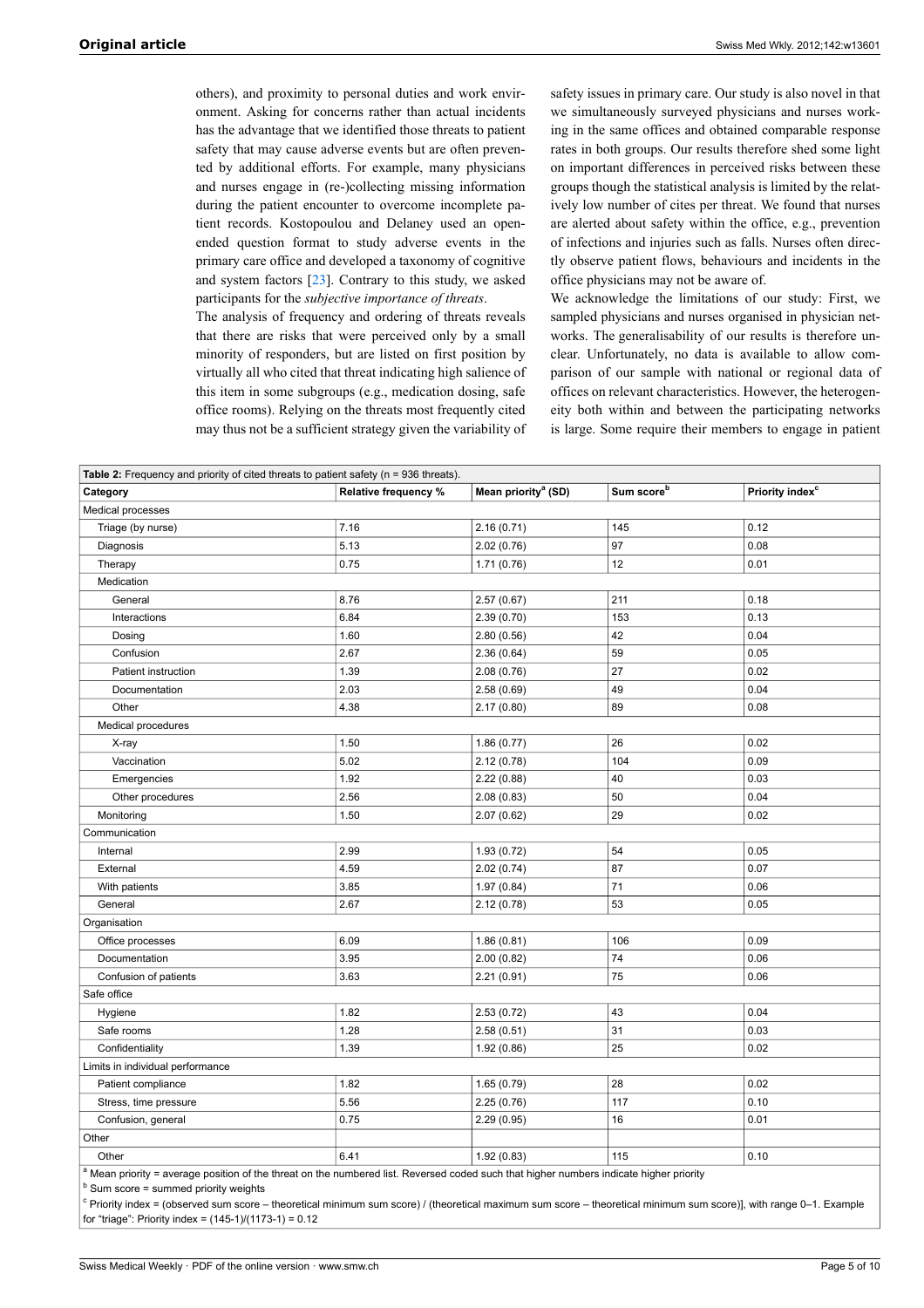safety (e.g., incident reporting). Others are predominantly administrative alliances. Thus, we can be quite confident that our sample represents are large variety of primary care providers rather than a small homogeneous group. This is also indicated by the variability in characteristics and work environments of responders.

Second, we followed an entirely inductive approach to the qualitative data and did not use existing classifications, such as the taxonomy developed by Dovey et al. [\[24](#page-6-18)]. While taxonomies commonly ask for "errors in the office", in our study we studied threats to patient safety [[11](#page-6-8), [25](#page-6-19), [26](#page-6-20)]. As a consequence our category system of threats includes risks, adverse events, errors, contributing factors, and root causes. The categories are not mutually exclusive. We did not apply existing taxonomies to our data because these were mainly developed based on physicians' reports of errors (not nurses') and as not to lose detail and cognitive prominence of particular threats: For example, triaging patients would probably be classified as "Office Administration – Appointments": Errors in managing appointments for healthcare" in the Dovey et al. taxonomy (Dovey 2002). Only 10 out of 284 reports (3.5%) related to this category. Contrary, in our study 7.2% of threats related to triage, not including other appointment errors. Subsuming specific, explicit threats in broad categories bears the risk of losing the detail required for targeting and developing interventions attractive for those involved.

Third, the qualitative free list task was preceded by the quantitative assessment of incidents in terms of frequency and harm in our survey. This approach has its pros and cons: The presentation of potential incidents certainly affected responses to the free list task. However, respondents were also guided to broaden their evaluation and consider the entire range of safety problems. Thus, they had reflected on the frequency and outcome of incidents before voicing their concerns. Indeed, many concerns submitted by respondents in the free list task were not even explicitly mentioned in the list of incidents, e.g., safety of office rooms and triage.

Finally, our quantitative approach to the qualitative data has its limitations. Whether the "order of mention" can be interpreted as rank is a matter of discussion. However, as subjects completed an ordered list the task in our study was not completely unaided. Free-listing tasks are commonly used to study the psychological salience of concepts or domains [\[27](#page-6-21)–[30\]](#page-6-4). Different methods for combining frequency and order of mention in free list tasks exist [[31,](#page-6-22) [32](#page-6-23)]. We used the (normalised) sum score relative to a hypothetical maximal consensus for easier interpretation and because the average number of threats in our sample was rather small. Other relevant metrics could be the median order of items, the items with a minimum of first positions, or time to mention (when responses are obtained verbally). We also calculated Smiths' salience index but the resulting relative ordering of themes was nearly identical [[33\]](#page-6-7). However, the assumptions underlying our manipulation should be borne in mind when interpreting the results.

#### *Comparison with existing literature*

In our study, concerns for medication related threats compose the largest group of citations. This seems to mirror

the true prevalence of this type of errors obtained in incident reporting data [[11](#page-6-8), [26](#page-6-20), [34](#page-7-0)]. However, in a recent study conducted among family physician offices in Canada, the top four types of self-reported incidents were documentation (41.4%), medication (29.7%), clinical administration (18.7%) and clinical process (17.5%) [\[35](#page-7-1)]. Contrary, only 6% of threats were explicitly related to documentation in our study. This suggests considerable differences between reported incidents and perceived threats. The difference between the two results could be used to raise awareness about documentation as a major root cause for safety incidents. Time pressure as a contributing factor was identified as a threat to safety in 5.6% of cites. Thus, time pressure is not a high-salience threat and its impact may be underestimated by physicians and nurses. Amalberti and Brami report that disease tempo, office tempo, patient tempo, outof-office coordination tempo, and GP's access to knowledge tempo contributed considerably to incidents that led to malpractice claims [[36\]](#page-7-2).

The significance attached to the identification of emergent and urgent conditions (triage) as a major threat is an important result of our study. Descriptions of triage were provided by 20% of nurses and 15% of physicians. Triage as a threat to patient safety is rarely documented explicitly in adverse event studies in primary care but has gained increasing attention more recently. Smits et al. report that 9 out of 27 incidents (33%) identified in record review of out-of-hours primary care patients were related to triage [[37\]](#page-7-0). Giesen et al. report that triage nurses underestimated the level of urgency in 19% of telephone contacts [[38\]](#page-7-1). Telephone triage nurses in Norway correctly classified 82% of acute and 74% of urgent cases based on written scenarios [[39\]](#page-7-3). Our study adds to this evidence that nurses and physicians themselves perceive triage as a major threat to patient safety. Triaging patients for appointment is a difficult and complex task in which safety, efficiency, and physicians' and patients' preferences need to be sensitively balanced. In addition, nurses often get no feedback about the quality of their triage performance thus limiting the opportunities to learn from errors. Regular trainings in triage as well as clear communication between physicians and nurses about triage, e.g., asking back, may help to increase safety.

#### *Implications for future research or clinical practice*

Our results provide important insight into primary care professionals' perspectives on threats to patient safety. Physicians and nurses are concerned about many diverse risks to patient safety in their offices. As participants named the threats they would prioritise for "elimination" our results are useful to design safety activities in primary care that could be relevant to both physicians and nurses. Our data show that 8 categories cover the top concerns of nearly 50% of nurses and physicians. Concentrating efforts on these concerns and providing support to office based teams in improving these safety aspects is likely to motivate many professionals to engage in patient safety. Involving both physicians *and* nurses in detection and analysis of risks in medical offices is thus an important strategy to improve collaboration and quality of care. Our experience is that discussion of safety issues with health care professionals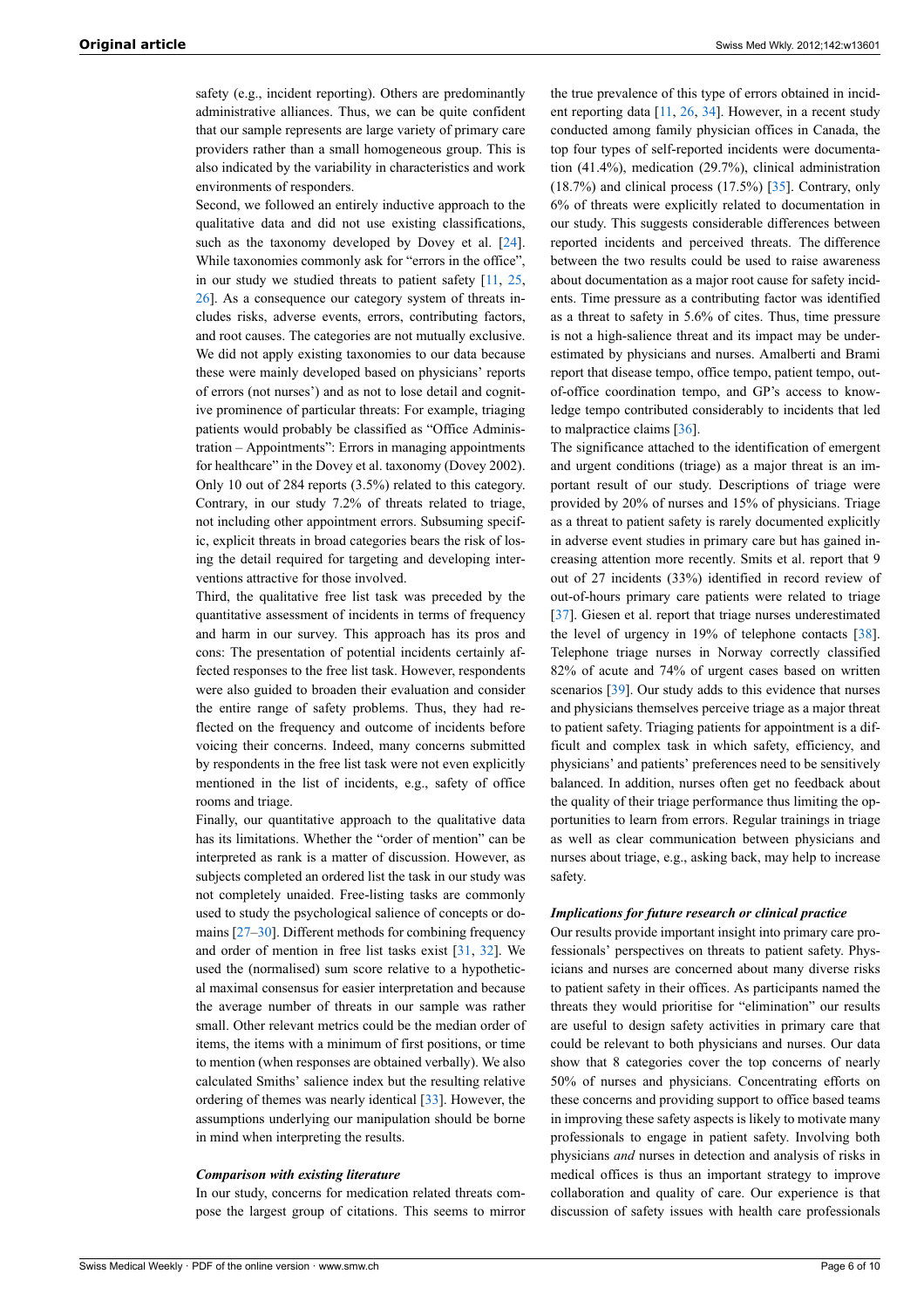<span id="page-6-11"></span><span id="page-6-10"></span><span id="page-6-9"></span><span id="page-6-8"></span>based on their own concerns rather than focusing on errors alone is a good starting point and often more fruitful for the discussion of potential improvements. Contrasting differences between perceived threats and actual errors or contributing factors could be useful for raising awareness towards these risks. Future research is required to illuminate the relation between risk perceptions, prioritisation of threats, and experienced incidents. Qualitative methods like interviewing or focus groups may be useful to gain a deeper understanding of why some threats are cognitively salient. Based on the results obtained in this study, research has been started to assess the safety of triage in primary care, using a combination of qualitative and quantitative methods.

<span id="page-6-13"></span><span id="page-6-12"></span>*Acknowledgments:* The authors thank all physicians and nurses who participated in the study and completed the survey. Advice by several experts on prior versions of the survey is highly appreciated. Support by the FMH is acknowledged. **Funding / potential competing interests:** This work was supported by the Swiss Medical Association (FMH). The funding source had no influence on study design; in the collection, analysis, and interpretation of the data; in the writing of the manuscript; and in the decision to submit the manuscript for publication. The views expressed and any errors or omissions are the sole responsibility of the authors. The authors have no conflict of interest to declare.

<span id="page-6-17"></span><span id="page-6-16"></span><span id="page-6-15"></span><span id="page-6-14"></span>*Correspondence: David Schwappach, PD, MPH, Swiss Patient Safety Foundation, Asylstr. 77, CH-8032 Zuerich, Switzerland, [schwappach\[at\]patientensicherheit.ch](mailto:schwappach@patientensicherheit.ch)*

#### <span id="page-6-19"></span><span id="page-6-18"></span><span id="page-6-0"></span>**References**

- 1 Institute of Medicine. To err is human. Building a safer health system. Washington, DC: National Academy Press; 2000.
- <span id="page-6-1"></span>2 Schwappach DL. Frequency of and predictors for patient-reported medical and medication errors in Switzerland. Swiss Med Wkly. 2011;141:w13262.
- <span id="page-6-20"></span><span id="page-6-2"></span>3 Zegers M, de Bruijne MC, Wagner C, Hoonhout LHF, Waaijman R, Smits M, et al. Adverse events and potentially preventable deaths in Dutch hospitals: results of a retrospective patient record review study. Qual Saf Health Care. 2009;18(4):297–302.
- <span id="page-6-21"></span>4 Aranaz-Andres JM, Aibar-Remon C, Vitaller-Murillo J, Ruiz-Lopez P, Limon-Ramirez R, Terol-Garcia E, et al. Incidence of adverse events related to health care in Spain: results of the Spanish National Study of Adverse Events. J Epidemiol Community Health. 2008;62(12):1022–9.
- 5 Soop M, Fryksmark U, Koster M, Haglund B. The incidence of adverse events in Swedish hospitals: a retrospective medical record review study. Int J Qual Health Care. 2009;21(4):285–91.
- <span id="page-6-3"></span>6 Vincent C, Neale G, Woloshynowych M. Adverse events in British hospitals: preliminary retrospective record review. BMJ. 2001;322(7285):517–9.
- <span id="page-6-4"></span>7 Sandars J, Esmail A. The frequency and nature of medical error in primary care: understanding the diversity across studies. Fam Pract. 2003;20(3):231–6.
- <span id="page-6-22"></span><span id="page-6-5"></span>8 Thomsen LA, Winterstein AG, Sondergaard B, Haugbolle LS, Melander A. Systematic Review of the incidence and characteristics of preventable adverse drug events in ambulatory care. Ann Pharmacother. 2007;41(9):1411–26.
- <span id="page-6-23"></span><span id="page-6-6"></span>9 Miller GC, Britth HC, Valenti L. Adverse drug events in general practice patients in Australia. Med J Aust. 2006;184(7):321–4.
- <span id="page-6-7"></span>10 Gurwitz JH, Field TS, Harrold LR, Rothschild J, Debellis K, Seger AC, et al. Incidence and preventability of adverse drug events among older persons in the ambulatory setting. JAMA. 2003;289(9):1107–16.
- 11 Rubin G, George A, Chinn DJ, Richardson C. Errors in general practice: development of an error classification and pilot study of a method for detecting errors. Qual Saf Health Care. 2003;12(6):443–7.
- 12 Elder NC, Meulen MV, Cassedy A. The identification of medical errors by family physicians during outpatient visits. Ann Fam Med. 2004;2(2):125–9.
- 13 Gehring K, Schwappach DLB, Battaglia M, Buff R, Huber F, Sauter P, et al. Frequency of and harm associated with safety incidents in the primary care office (under review). Am J Manag Care. 2012.
- 14 Weller SC. Cultural consensus theory: applications and frequently asked questions. Field Methods. 2007;19(4):339–68.
- 15 Bousfield WA, Barclay WD. The relationship between order and frequency of occurrence of restricted associative responses. J Exp Psychol. 1950;40(5):643–7.
- 16 Bernard HR. Research methods in anthropology: qualitative and quantitative approaches. 4 ed. New York: Altamira Press; 2006.
- 17 Mayring P. Qualitative content analysis. Qualitative Sozialforschung / Forum: Qualitative Social Research 2000 [cited 2007 Nov 26];1(2)Available from: URL: [http://www.qualitative-research.net/fqs](http://www.qualitative-research.net/fqs-texte/2-00/2-00mayring-e.htm)[texte/2-00/2-00mayring-e.htm](http://www.qualitative-research.net/fqs-texte/2-00/2-00mayring-e.htm)
- 18 Sandelowski M. Whatever happened to qualitative description? Res Nurs Health. 2000;23(4):334–40.
- 19 Graneheim UH, Lundman B. Qualitative content analysis in nursing research: concepts, procedures and measures to achieve trustworthiness. Nurs Edu Today. 2004;24(2):105–12.
- 20 Hsieh HF, Shannon SE. Three approaches to qualitative content analysis. Qual Health Res 2005;15(9):1277–88.
- 21 Elo S, Kyngas H. The qualitative content analysis process. J Adv Nurs. 2008;62(1):107–15.
- 22 StataCorp. Stata Statistical Software: Release 12. College Station, TX: Stata Corporation; 2011.
- 23 Kostopoulou O, Delaney B. Confidential reporting of patient safety events in primary care: results from a multilevel classification of cognitive and system factors. Qual Saf Health Care. 2007;16(2):95–100.
- 24 Dovey SM, Meyers DS, Phillips RL, Jr., Green LA, Fryer GE, Galliher JM, et al. A preliminary taxonomy of medical errors in family practice. Qual Saf Health Care. 2002;11(3):233–8.
- 25 Pace WD, Fernald DH, Harris DM, Dickinson LM, Araya-Guerra R, Staton EW, et al. Developing a taxonomy for coding ambulatory medical errors: A report from the ASIPS collaborative. Advances in patient safety: From research to implementation.Rockville,MD: Agency for Healthcare Research and Quality (US); 2005.
- 26 Makeham MA, Dovey SM, County M, Kidd MR. An international taxonomy for errors in general practice: a pilot study. Med J Aust. 2002;177(2):68–72.
- 27 Tishelman C, Lövgren M, Broberger E, Hamberg K, Sprangers MAG. Are the most distressing concerns of patients with inoperable lung cancer adequately assessed? A mixed-methods analysis. J Clin Oncol. 2010;28(11):1942–9.
- 28 Lindqvist O, Tishelman C, Hagelin CL, Clark JB, Daud ML, Dickman A, et al. Complexity in non-pharmacological caregiving activities at the end of life: An international qualitative study. PLoS Med. 2012;9(2):e1001173.
- 29 Fennell D, Liberato ASQ, Zsembik B. Definitions and patterns of CAM use by the lay public. Complementary Therapies in Medicine. 2009;17(2):71–7.
- 30 Bennett I, Switzer J, Aguirre A, Evans K, Barg F. "Breaking it down": Patient-clinician communication and prenatal care among African American women of low and higher literacy. The Annals of Family Medicine. 2006;4(4):334–40.
- 31 Sutrop U. List Task and a Cognitive Salience Index. Field Methods. 2001;13(3):263–76.
- 32 Libertino L, Ferraris D, Lopez Osornio MM, Hough G. Analysis of data from a free-listing study of menus by different income-level populations. Food Quality and Preference. 2012;24(2):269–75.
- 33 Smith JJ. Using ANTHOPAC 3.5 and a spreadsheet to compute a freelist salience index. Field Methods. 1993;5(3):1–3.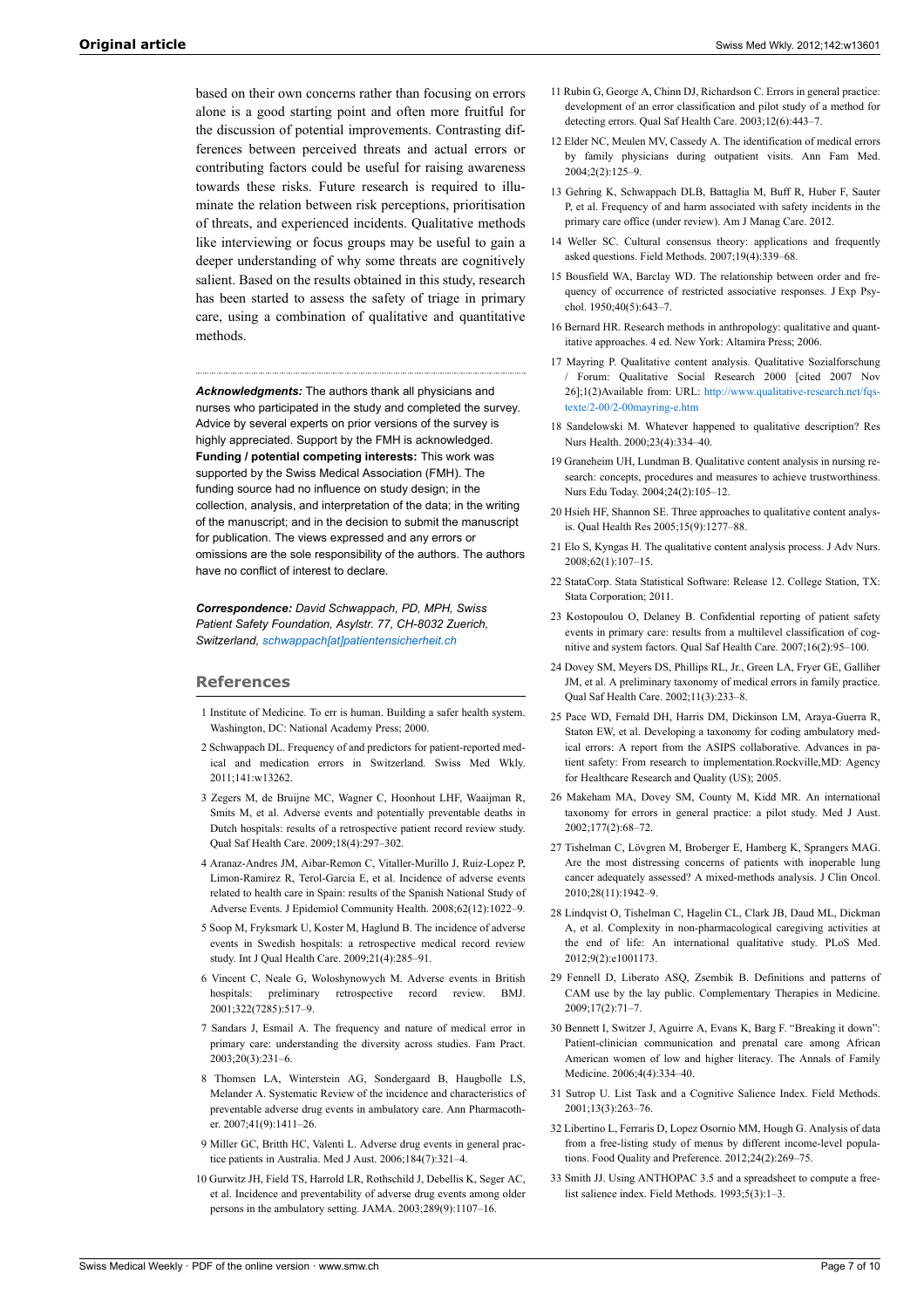- <span id="page-7-0"></span>34 Hoffmann B, Beyer M, Rohe J, Gensichen J, Gerlach FM. "Every error counts": a web-based incident reporting and learning system for general practice. Qual Saf Health Care. 2008;17(4):307–12.
- <span id="page-7-1"></span>35 O'Beirne M, Sterling PD, Zwicker K, Hebert P, Norton PG. Safety incidents in family medicine. BMJ Quality & Safety. 2011;20(12):1005–10.
- <span id="page-7-3"></span><span id="page-7-2"></span>36 Amalberti R, Brami J. Tempos management in primary care: a key factor for classifying adverse events, and improving quality and safety. BMJ Quality & Safety 2011.
- 37 Smits M, Huibers L, Kerssemeijer B, de Feijter E, Wensing M, Giesen P. Patient safety in out-of-hours primary care: a review of patient records. BMC Health Serv Res. 2010;10(1):335.
- 38 Giesen P, Ferwerda R, Tijssen R, Mokkink H, Drijver R, van den Bosch W, et al. Safety of telephone triage in general practitioner cooperatives: do triage nurses correctly estimate urgency? Qual Saf Health Care. 2007;16(3):181–4.
- 39 Hansen EH, Hunskaar S. Telephone triage by nurses in primary care out-of-hours services in Norway: an evaluation study based on written case scenarios. BMJ Quality & Safety. 2011;20(5):390–6.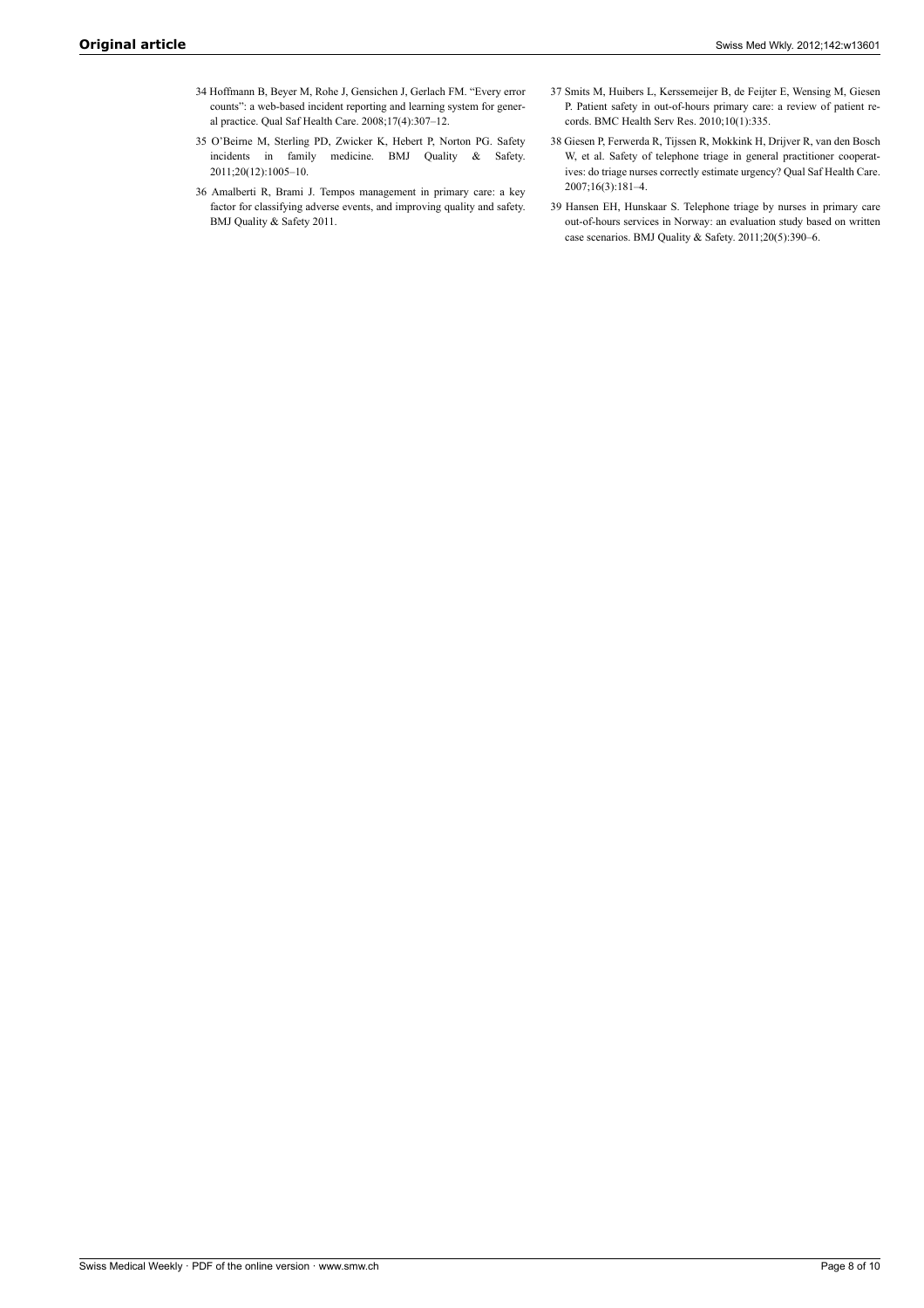## **Figures (large format)**



#### **Figure 1**

Category system for coding citations of priority threats to patient safety.